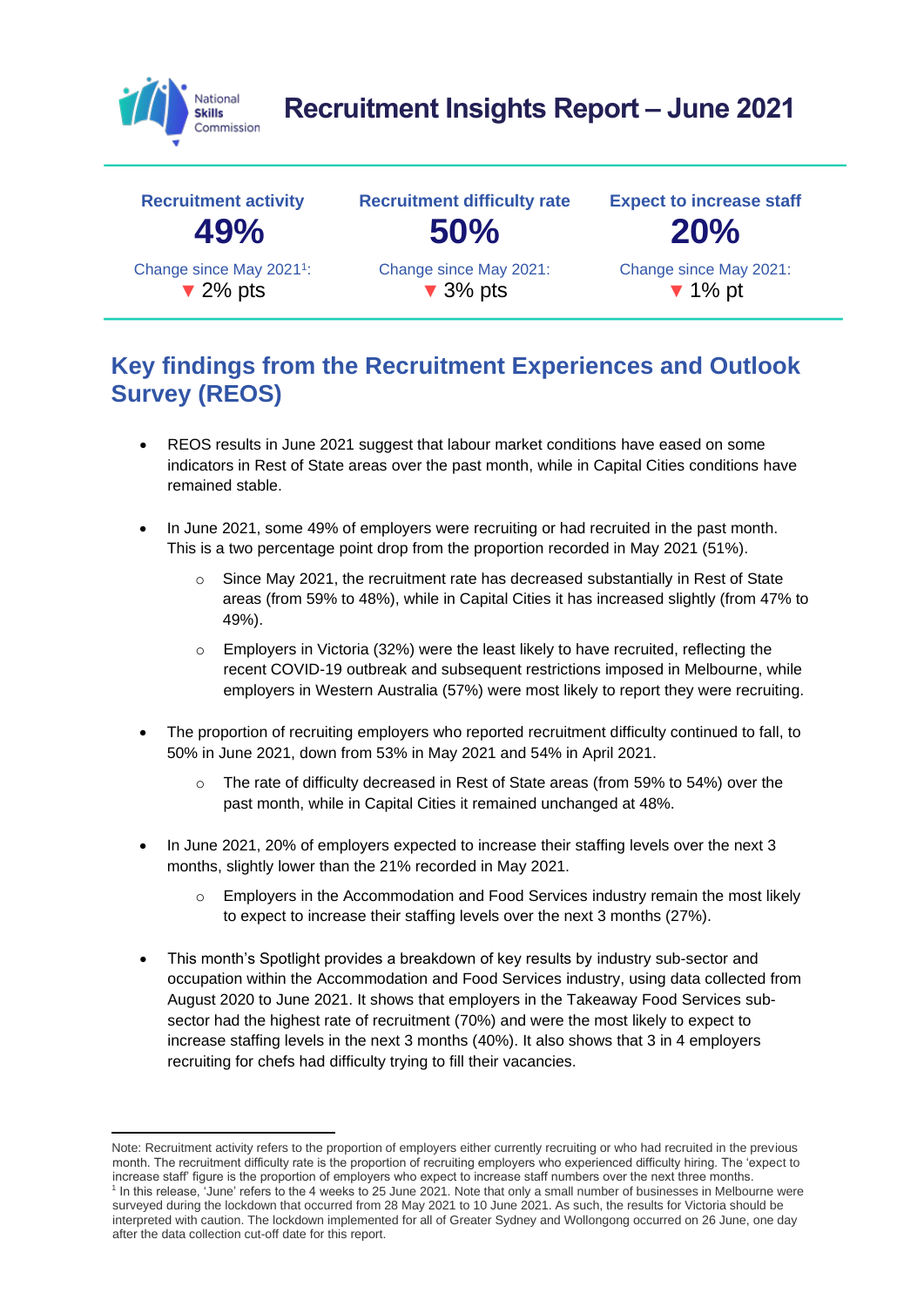#### **Recruitment activity**

- In June 2021, some 49% of employers reported that they were recruiting or had recruited in the past month. This is a two percentage point drop from the proportion recorded in May 2021 (51%).
- Since May 2021, the recruitment rate has decreased in Rest of State areas (from 59% to 48%), while in Capital Cities it has increased slightly (from 47% to 49%).
- Employers in Western Australia were most likely to report that they were recruiting or had recruited in the past month (57%), followed by New South Wales (53%). Employers in Victoria (32%) were the least likely to have recruited, likely reflecting the recent COVID-19 outbreak and subsequent restrictions imposed in Melbourne.
- The proportion of businesses with 20 or more employees who were recruiting decreased from May 2021 by 5 percentage points to 74%. The recruitment rate for businesses with 5 to 19 employees (43%) was similar to May 2021 (45%).
- Employers in the Accommodation and Food Services industry remain the most likely to recruit (69%), followed by Wholesale Trade (56%).



<sup>2</sup> Some industries are not reportable due to small sample sizes.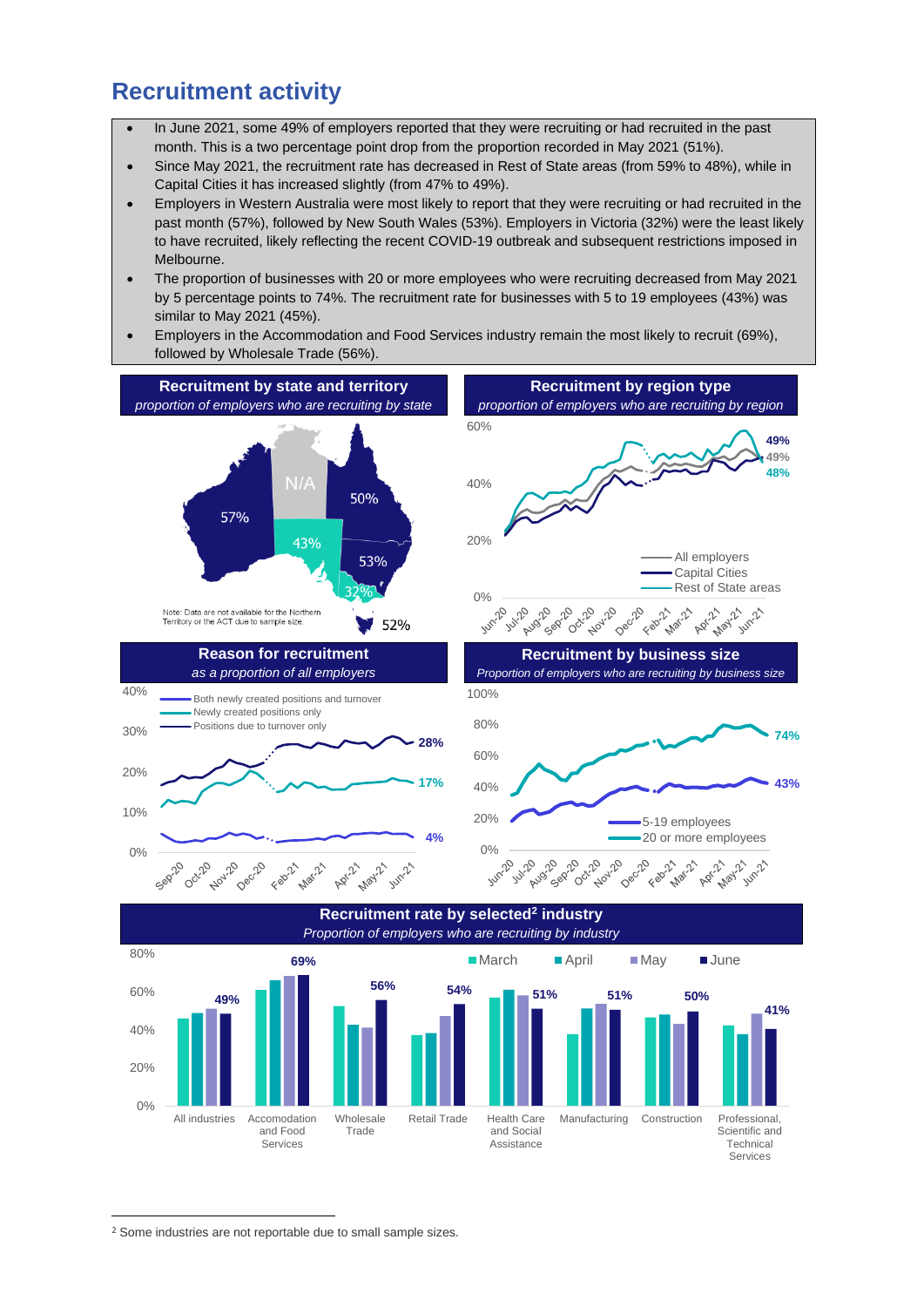#### **Recruitment difficulty rate**

- The proportion of recruiting employers who reported recruitment difficulty continued to fall, to 50% in June 2021, down from 53% in May 2021 and 54% in April 2021.
- Some 54% of recruiting employers in Rest of State areas reported recruitment difficulty in June 2021, down from 59% over the past month, while in Capital Cities it remained unchanged at 48%.
- The rate of recruitment difficulty decreased for both businesses with 5 to 19 employees (from 55% to 53%) and businesses with 20 or more employees (from 47% to 44%).
- Higher skilled occupations remain considerably more difficult to recruit for compared with lower skilled<sup>3</sup> occupations, at 60% and 43%, respectively.
- 'Blue collar' occupations also remain considerably more difficult to recruit for compared with 'white collar' occupations (60% and 44%, respectively).
- A lack of applicants (43%) was the most common reason for recruitment difficulty, followed by a lack of suitable applicants (39%).



<sup>&</sup>lt;sup>3</sup> In this report, lower skilled refers to occupations with an ANZSCO Skill Level of 4 or 5, while higher skilled refers to ANZSCO Skill Levels 1, 2 or 3.

<sup>4</sup> Blue collar occupations include Technicians and Trades Workers, Machinery Operators and Drivers, and Labourers. White collar occupations include Managers, Professionals, Community and Personal Service Workers, Clerical and Administrative Workers, and Sales Workers. Note: Data by 'collared' occupation and reasons for recruitment difficulty are not published in the REOS weekly data file releases but are available upon request.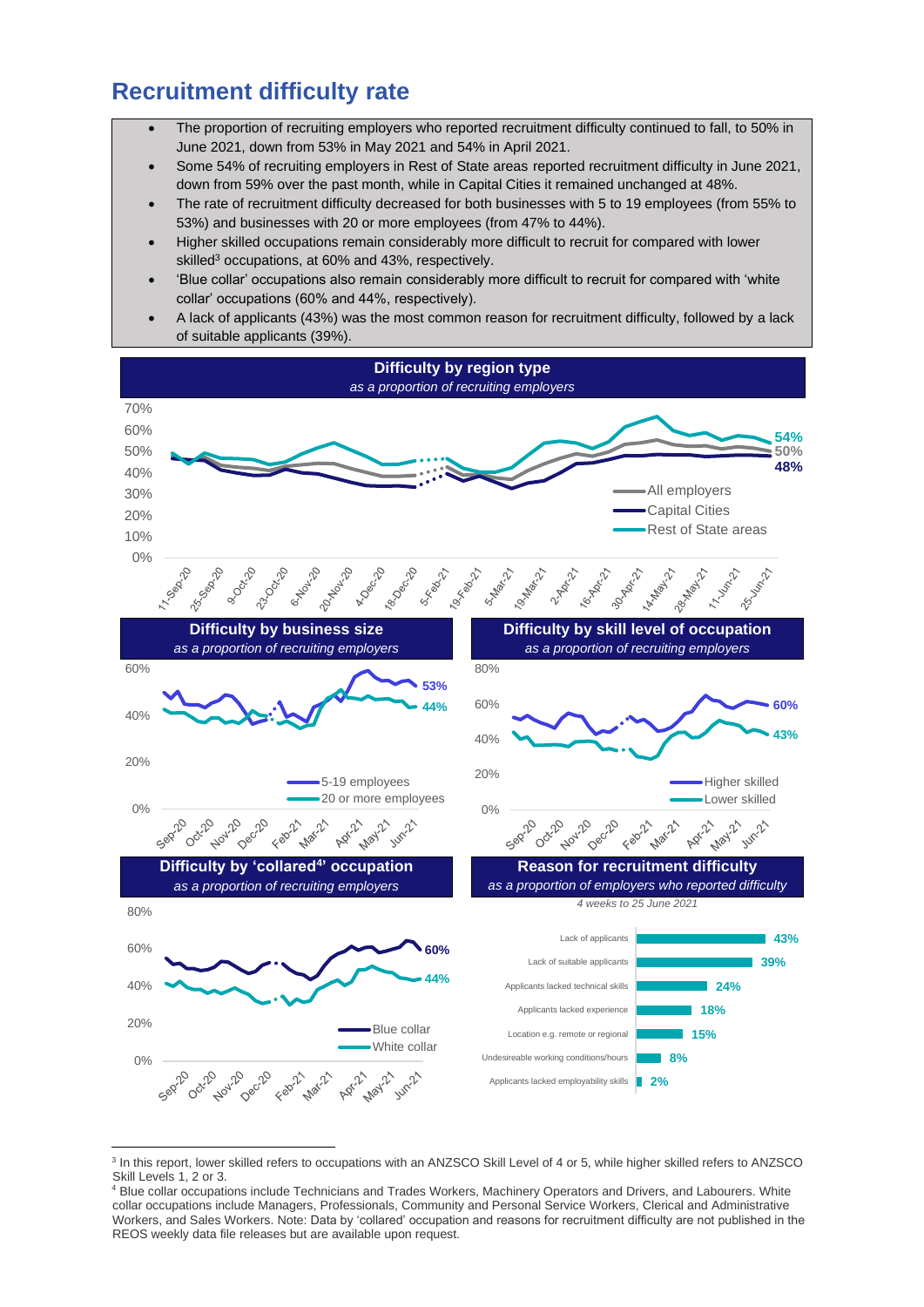#### **Staffing outlook**

- In June 2021, 20% of employers expected to increase their staffing levels over the next 3 months, slightly lower than the 21% recorded in May 2021.
- Employers in New South Wales (25%) were the most likely to expect to increase their staffing levels over the next 3 months, while Victoria (15%) had the lowest proportion.
- Over the past month, expectations to increase staffing levels in both Rest of State areas and Capital Cities fell slightly to stand at 19% and 21% respectively.
- Expectations to increase staffing levels for businesses with 5 to 19 employees rose slightly to 18% in June 2021. For businesses with 20 or more employees, expectations to increase staffing levels fell considerably from 37% in May 2021 to 28% in June 2021.
- Expectations to increase staffing levels decreased across most of the reported industries from May 2021 to June 2021. Employers in the Accommodation and Food Services (27%) industry remain the most likely to expect to increase their staffing levels over the next 3 months, while employers in the Retail Trade industry (13%) remain the least likely of the reported industries.



<sup>5</sup> Some industries are not reportable due to small sample sizes.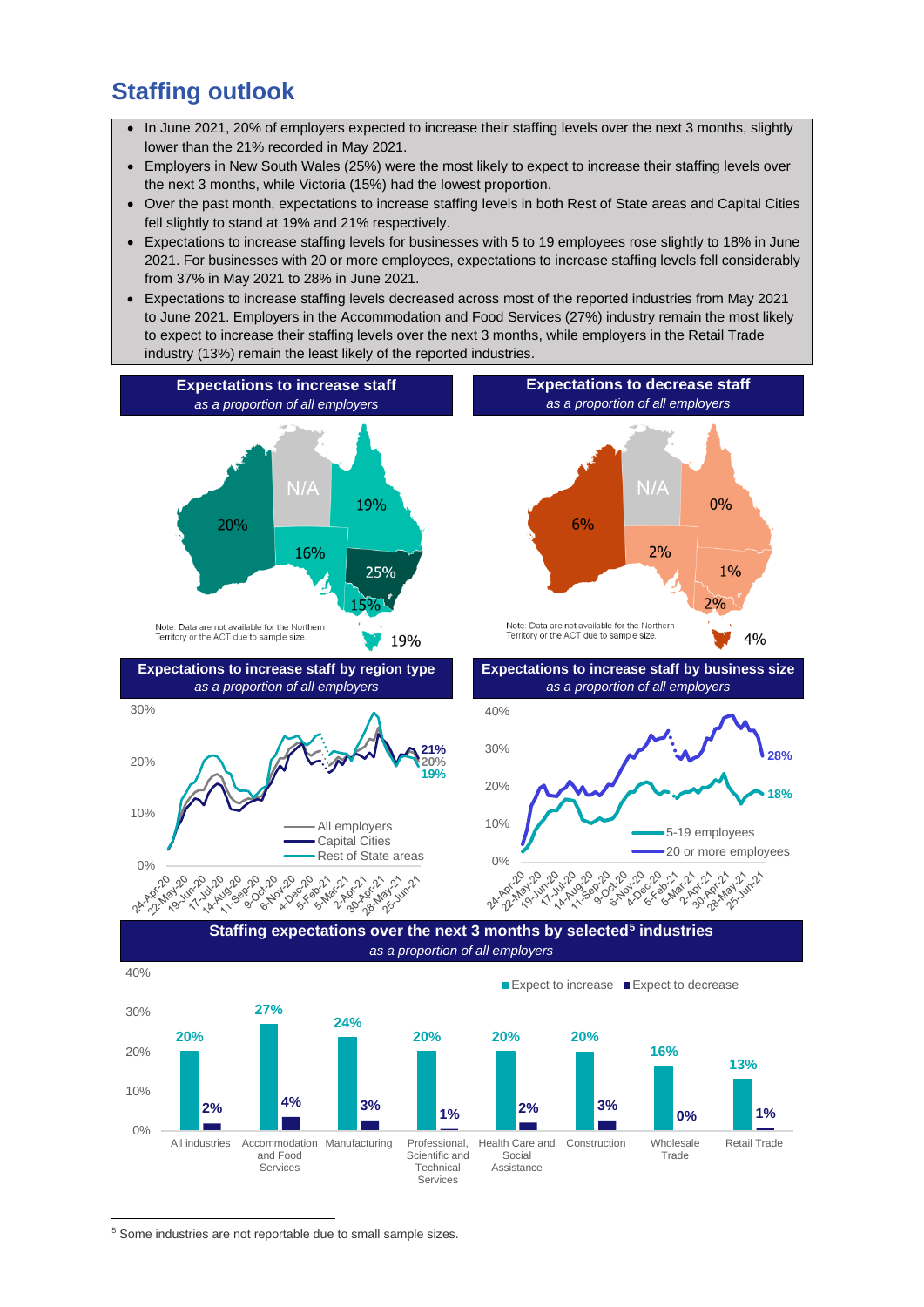## **Spotlight: Recruitment experiences and expectations within the Accommodation and Food Services industry**

This month's Spotlight provides information about employers' recruitment experiences and staffing outlook in the Accommodation and Food Services industry by ANZSIC industry sub-sector<sup>6</sup>. While the industry has been heavily impacted through the COVID-19 pandemic, it has experienced a strong recovery since late 2020. The industry is also projected to make the second largest contribution to employment growth in the five years to November 2025 (an increase of 139,900 employed persons).<sup>7</sup>

Employers in the Accommodation and Food Services industry have high levels of recruitment, often driven by turnover, and frequently expect to increase staff numbers over the next 3 months. Recruitment difficulty is relatively common in the industry, but varies greatly depending on the occupation being recruited for.

The industry sub-sectors within Accommodation and Food Services for which REOS can report results on are:

- Accommodation
- Cafés and Restaurants
- Takeaway Food Services
- Clubs (Hospitality)
- Pubs, Taverns and Bars

The REOS collects insufficient data to report individually on the Catering sub-sector in Accommodation and Food Services.

From August 2020 to June 2021, the Accommodation and Food Services industry recorded the highest rate of recruitment of any of the reported industries, with 57% of employers in this industry currently recruiting or having recruited in the past month. Each sub-sector recorded a higher recruitment rate than the average of all industries (44%). However, Takeaway Food Services (70%), Clubs (Hospitality) (68%), and Pubs, Taverns and Bars (64%) recorded significantly higher levels of recruitment, compared with Accommodation (50%), and Cafés and Restaurants (48%).



The chart on the following page shows for each industry sub-sector whether employers recruited due to turnover, to fill a new position, or both. Overall, employers in Accommodation and Food Services recruited only to replace staff at a much higher rate than all industries (35% compared with 24%). This suggests that the above average recruitment rate for the industry is largely driven by higher levels of turnover. Employers in the Takeaway Food Services sub-sector (40%) were the most likely to recruit

<sup>&</sup>lt;sup>6</sup> In this report, 'sub-sector' refers to the ANZSIC classification at the 4-digit level.

<sup>7</sup> NSC, *2020 Industry Employment Outlook*, available from th[e Employment Projections](https://lmip.gov.au/default.aspx?LMIP/GainInsights/EmploymentProjections) page of the Labour Market Information Portal (https://lmip.gov.au/default.aspx?LMIP/GainInsights/EmploymentProjections).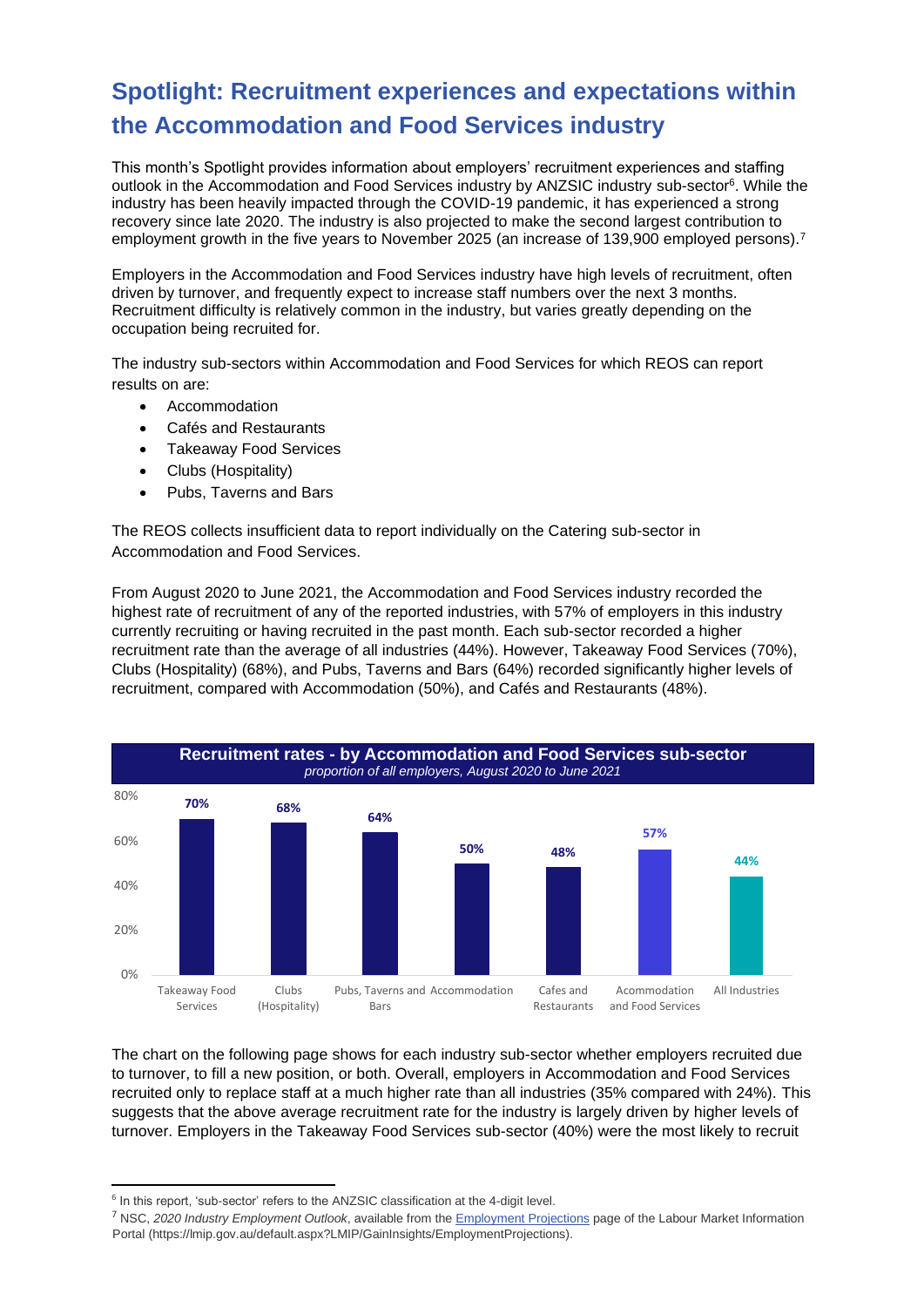only to replace staff, followed closely by Pubs, Taverns and Bars (38%). Clubs (Hospitality) were the most likely to recruit only for new positions (23%).



Recruiting employers in the Accommodation and Food Services industry were more likely to have had difficulty compared with the average of all industries (52% compared with 46%). The Cafés and Restaurants sub-sector (66%) had the highest proportion of employers who experienced recruitment difficulty, whilst the Takeaway Food Services sub-sector (22%) had the lowest proportion.

There was great disparity in recruitment difficulty by occupation, with employers recruiting for Chefs (76%) recording considerably higher levels of recruitment difficulty, reflecting that the occupation is currently listed as being in shortage nationally on the National Skills Commission's recently released *Skills Priority List*. Employers recruiting for Waiters also experienced higher levels of difficulty (69%). While this occupation is not currently listed as being in shortage nationally (it is in shortage in the Northern Territory), it is expected to have strong future demand<sup>8</sup>.

On the other hand, difficulty was uncommon amongst employers recruiting for Fast Food Cooks (7%) and Sales Assistants (General) (24%).



<sup>8</sup> NSC, *Skills Priority List, June 2021*, available at https://www.nationalskillscommission.gov.au/2021-skills-priority-list